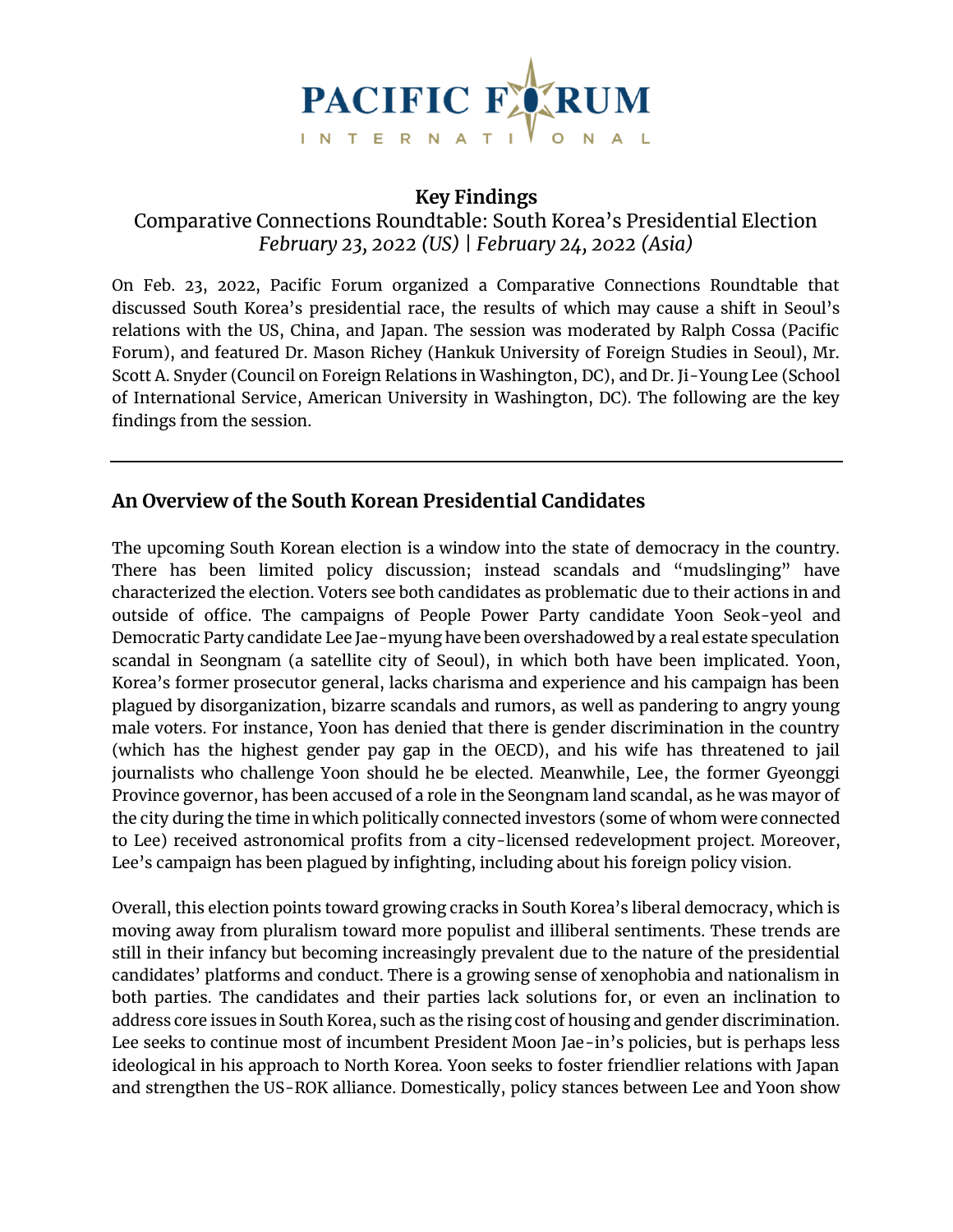divergence in some areas, but the differences are often relatively circumscribed and more about the path to action rather than objectives per se. Although Yoon is predicted to win narrowly, he would likely have to negotiate extensively with the Democratic Party, which still controls the National Assembly.

# **The Presidential Election and ROK-China Relations**

China usually does not involve itself in elections abroad, but there have been allegations that Beijing seeks to interfere with and influence South Korea's election results. Relations with China have been a key concern in the election as an increasing number of Koreans view China negatively. One recent survey found that 83% of Koreans view China as a security threat. Anti-China sentiment has increased recently due to accusations of China appropriating Korean culture in the opening ceremony of the 2022 Beijing Winter Olympics where performers were seen wearing hanbok, which is traditional Korean clothing. Additionally, China was accused of cheating when Korean speed skaters were disqualified while a Chinese athlete won gold in the same event. Nonetheless, South Korea did not join the diplomatic boycott of the Olympics and sent the minister of sports and culture to the Games, which resulted in public backlash against the Moon administration and claims that it is pro-China.

Candidates Yoon and Lee have taken differing approaches in how South Korea should address China-related issues. Yoon seeks to enhance security relations with Japan and the US while Lee advocates for more South Korean strategic autonomy and follows the precedent set by Moon, including the 2017 "Three Noes" agreement with China that halted further THAAD deployment, a trilateral military alliance with Japan and the US, and participation in US missile defense systems. As is the case for many Indo-Pacific countries, China is South Korea's main economic partner, and the US is its main security partner. President Joe Biden, however, wants to challenge this framework by strengthening economic ties and securitizing sensitive technology. South Korea is a middle power, and middle powers tend to focus on multilateral relations, yet South Korea has begun emphasizing its bilateral ties.

## **The Future of ROK-Japan Relations**

Japan-South Korea relations are at their worst since the two countries normalized relations in 1965. In 2019, a South Korean court ordered Japanese companies to financially compensate forced laborers used during World War II. Soon after, Japan restricted exports to South Korea. South Korea responded in kind, threatening to leave the General Security of Military Information Agreement (GSOMIA). These tensions have weakened the two countries' joint efforts to deter North Korean missile testing. While relations between the two were once described as "cold politics, hot economics" due to their historical distrust but flourishing trade relationship, this has been replaced by "cold economics, cold politics." Even after Kishida Fumio became prime minister last October, there has been little momentum to thaw relations, even though past changes in power have been seen as an opportunity for a restart. Improving relations with Japan is a priority for both presidential candidates, but they disagree on how it should be done. Lee seeks to continue Moon's approach vis-à-vis Japan, taking a tough stance